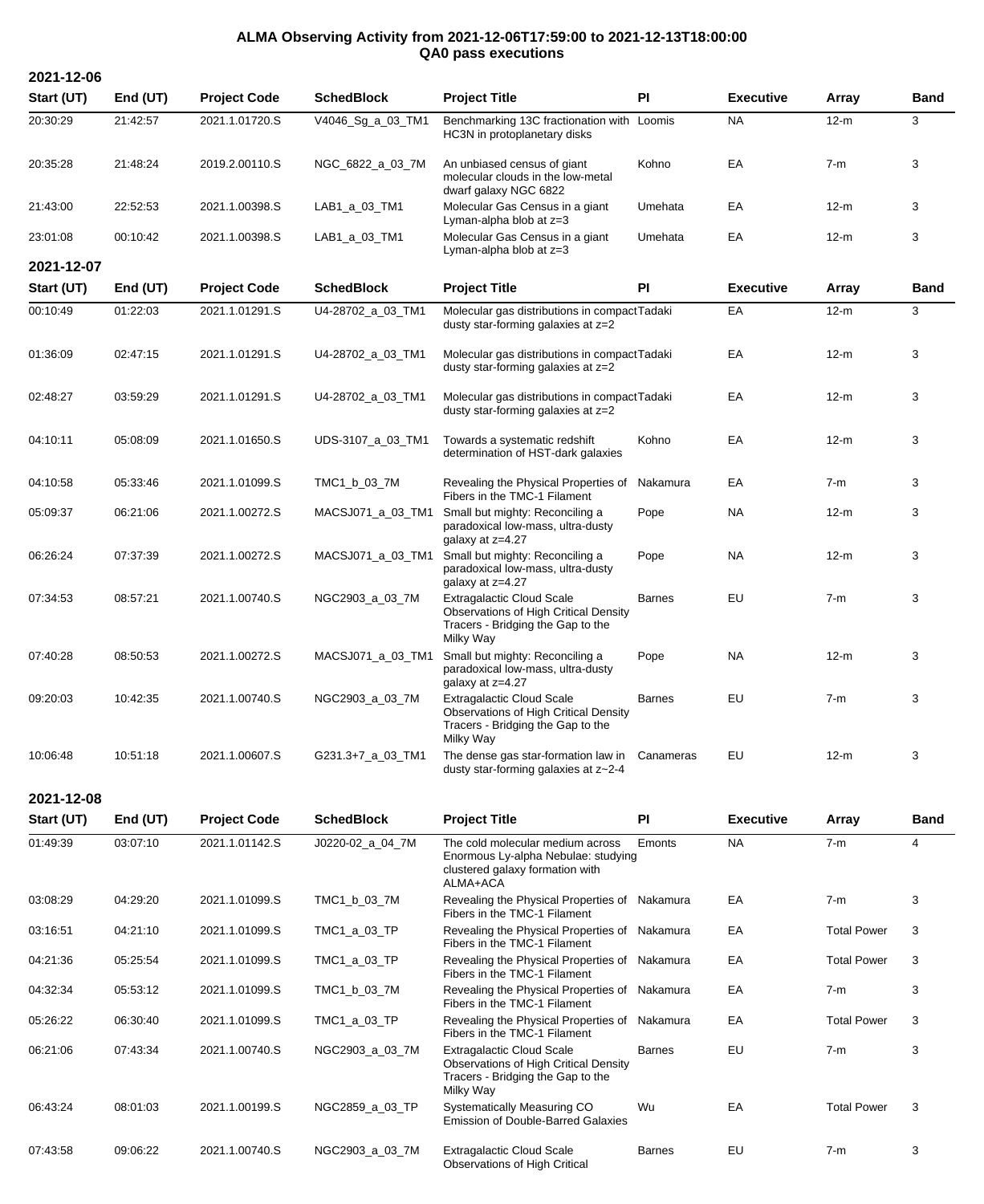|            |            |                     |                   | Density Tracers - Bridging the Gap to<br>the Milky Way                                                                                    |            |                  |                    |             |
|------------|------------|---------------------|-------------------|-------------------------------------------------------------------------------------------------------------------------------------------|------------|------------------|--------------------|-------------|
| 08:01:34   | 09:18:22   | 2021.1.00199.S      | NGC2859_a_03_TP   | Systematically Measuring CO<br><b>Emission of Double-Barred Galaxies</b>                                                                  | Wu         | EA               | <b>Total Power</b> | 3           |
| 09:06:47   | 10:23:05   | 2021.1.00199.S      | NGC3384 a 03 7M   | Systematically Measuring CO<br><b>Emission of Double-Barred Galaxies</b>                                                                  | Wu         | EA               | $7-m$              | 3           |
| 09:19:23   | 10:23:39   | 2021.1.00439.S      | NGC4038_a_03_TP   | How do clouds regulate star<br>formation? A detailed view of the                                                                          | Wilson     | <b>NA</b>        | <b>Total Power</b> | 3           |
| 10:24:00   | 11:39:43   | 2021.1.01142.S      | J1035-02_a_04_7M  | Antennae merger<br>The cold molecular medium across<br>Enormous Ly-alpha Nebulae: studying<br>clustered galaxy formation with<br>ALMA+ACA | Emonts     | <b>NA</b>        | $7-m$              | 4           |
| 10:24:32   | 11:48:43   | 2021.1.01195.S      | M83_b_03_TP       | Do "dense gas tracers" really trace<br>dense gas?                                                                                         | Harada     | EA               | <b>Total Power</b> | 3           |
| 11:48:35   | 13:06:27   | 2021.1.01195.S      | M83_a_03_7M       | Do "dense gas tracers" really trace<br>dense gas?                                                                                         | Harada     | EA               | $7-m$              | 3           |
| 11:56:35   | 13:00:39   | 2021.1.00439.S      | NGC4038_a_03_TP   | How do clouds regulate star<br>formation? A detailed view of the<br>Antennae merger                                                       | Wilson     | <b>NA</b>        | <b>Total Power</b> | 3           |
| 14:24:02   | 15:40:00   | 2021.1.00172.L      | Sgr_A_st_ak_03_TP | ACES: The ALMA CMZ Exploration<br>Survey                                                                                                  | Longmore   | EA EU NA         | <b>Total Power</b> | 3           |
| 15:09:42   | 16:25:14   | 2021.1.00172.L      | Sgr_A_st_ar_03_7M | ACES: The ALMA CMZ Exploration<br>Survey                                                                                                  | Longmore   | EA EU NA         | $7-m$              | 3           |
| 15:40:26   | 16:56:53   | 2021.1.00172.L      | Sgr_A_st_ak_03_TP | ACES: The ALMA CMZ Exploration<br>Survey                                                                                                  | Longmore   | EA EU NA         | <b>Total Power</b> | 3           |
| 16:26:03   | 17:39:25   | 2021.1.00172.L      | Sgr_A_st_ar_03_7M | ACES: The ALMA CMZ Exploration<br>Survey                                                                                                  | Longmore   | EA EU NA         | $7-m$              | 3           |
| 17:05:58   | 18:32:31   | 2019.2.00146.S      | 118308_a_03_TP    | Tracing the Flow into Dense Cores in Lu<br>High-Mass Star Forming Filaments                                                               |            | EA               | <b>Total Power</b> | 3           |
| 17:47:13   | 19:00:12   | 2021.1.00172.L      | Sgr_A_st_ar_03_7M | ACES: The ALMA CMZ Exploration<br>Survey                                                                                                  | Longmore   | EA EU NA         | $7-m$              | 3           |
| 18:32:35   | 19:57:29   | 2019.2.00146.S      | 118308_a_03_TP    | Tracing the Flow into Dense Cores in Lu<br>High-Mass Star Forming Filaments                                                               |            | EA               | <b>Total Power</b> | 3           |
| 19:00:16   | 20:16:16   | 2021.1.00172.L      | Sgr_A_st_ar_03_7M | ACES: The ALMA CMZ Exploration<br>Survey                                                                                                  | Longmore   | EA EU NA         | $7-m$              | 3           |
| 21:01:05   | 21:11:49   | 2021.1.00869.L      | ad3a-243_b_03_TM1 | Bulge symmetry or not? The hidden<br>dynamics of the Far Side                                                                             | Sjouwerman | <b>NA</b>        | $12-m$             | 3           |
| 21:21:18   | 22:30:56   | 2021.1.00398.S      | LAB1_a_03_TM1     | Molecular Gas Census in a giant<br>Lyman-alpha blob at z=3                                                                                | Umehata    | EA               | $12-m$             | 3           |
| 21:24:32   | 22:39:02   | 2019.2.00110.S      | NGC_6822_a_03_7M  | An unbiased census of giant<br>molecular clouds in the low-metal<br>dwarf galaxy NGC 6822                                                 | Kohno      | EA               | $7-m$              | 3           |
| 22:51:58   | 23:04:37   | 2021.1.00869.L      | ad3a-189 b 03 TM1 | Bulge symmetry or not? The hidden<br>dynamics of the Far Side                                                                             | Sjouwerman | <b>NA</b>        | $12-m$             | 3           |
| 23:04:39   | 00:14:12   | 2021.1.00398.S      | LAB1_a_03_TM1     | Molecular Gas Census in a giant<br>Lyman-alpha blob at $z=3$                                                                              | Umehata    | EA               | $12-m$             | 3           |
| 23:05:35   | 23:48:09   | 2021.1.01683.S      | SDSS_J01_b_04_7M  | The total molecular gas content of the Ramakrishnan<br>most luminous QSO 2s at $0.4 < z <$<br>0.8                                         |            | CL               | $7-m$              | 4           |
| 23:31:18   | 00:52:00   | 2021.1.00199.S      | NGC357_a_03_TP    | <b>Systematically Measuring CO</b><br><b>Emission of Double-Barred Galaxies</b>                                                           | Wu         | EA               | <b>Total Power</b> | 3           |
| 23:48:13   | 01:05:43   | 2021.1.01142.S      | J0220-02_a_04_7M  | The cold molecular medium across<br>Enormous Ly-alpha Nebulae: studying<br>clustered galaxy formation with<br>ALMA+ACA                    | Emonts     | <b>NA</b>        | $7-m$              | 4           |
| 2021-12-09 |            |                     |                   |                                                                                                                                           |            |                  |                    |             |
| Start (UT) | End $(UT)$ | <b>Project Code</b> | <b>SchedBlock</b> | <b>Project Title</b>                                                                                                                      | PI         | <b>Executive</b> | <b>Array</b>       | <b>Band</b> |
| 00:14:16   | 01:25:25   | 2021.1.01291.S      | U4-28702_a_03_TM1 | Molecular gas distributions in compactTadaki<br>dusty star-forming galaxies at z=2                                                        |            | EA               | $12-m$             | 3           |
| 00:52:04   | 02:12:28   | 2021.1.00199.S      | NGC357_a_03_TP    | Systematically Measuring CO<br><b>Emission of Double-Barred Galaxies</b>                                                                  | Wu         | EA               | <b>Total Power</b> | 3           |
| 01:18:15   | 02:35:33   | 2021.1.01142.S      | J0220-02_a_04_7M  | The cold molecular medium across<br>Enormous Ly-alpha Nebulae: studying<br>clustered galaxy formation with<br>ALMA+ACA                    | Emonts     | <b>NA</b>        | $7-m$              | 4           |
| 01:39:34   | 02:50:31   | 2021.1.01291.S      | U4-28702_a_03_TM1 | Molecular gas distributions in compactTadaki<br>dusty star-forming galaxies at z=2                                                        |            | EA               | $12-m$             | 3           |
| 02:35:59   | 03:53:33   | 2021.1.01142.S      | J0220-02_a_04_7M  | The cold molecular medium                                                                                                                 | Emonts     | <b>NA</b>        | $7-m$              | 4           |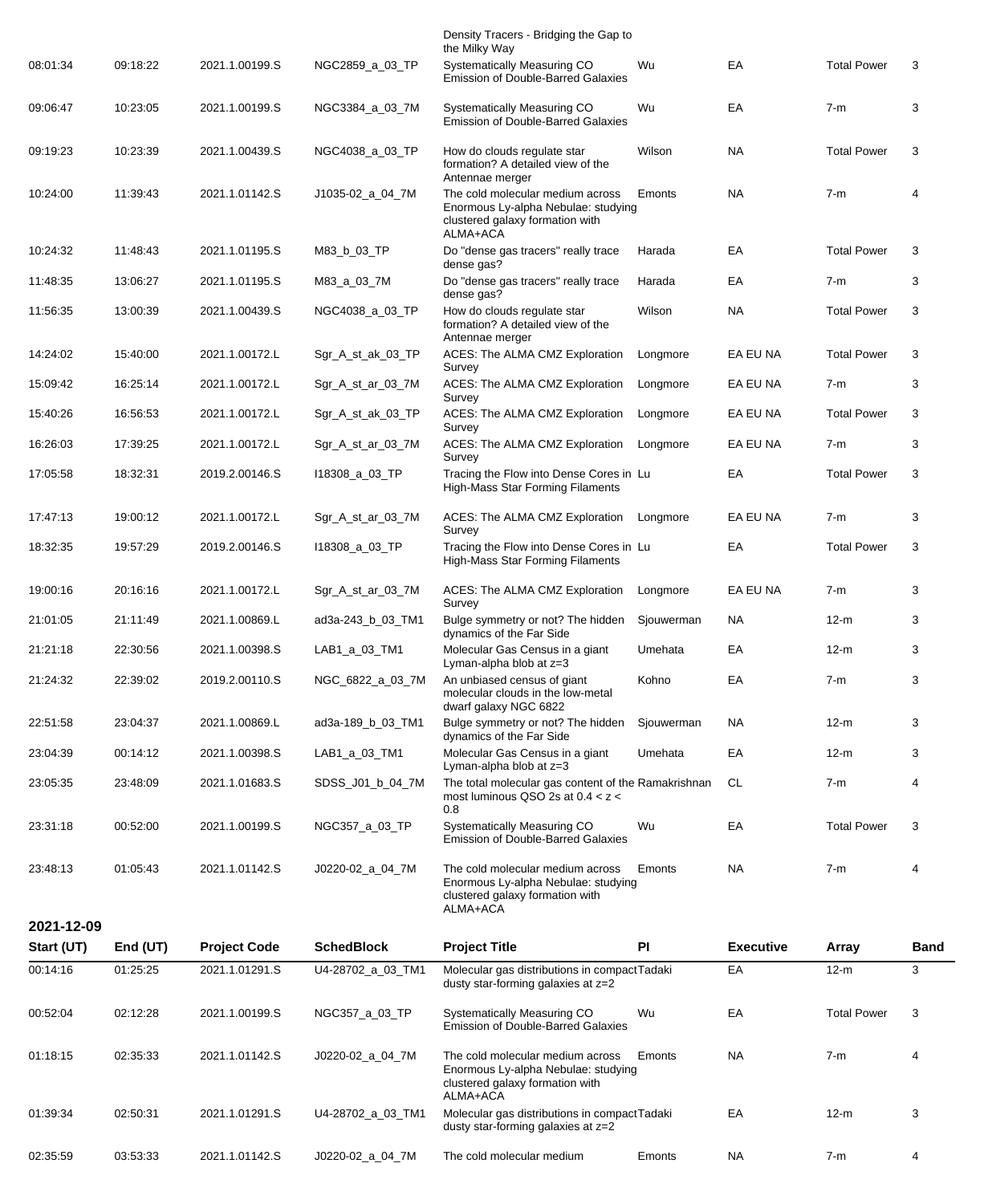|          |          |                |                   | across Enormous Ly-alpha Nebulae:<br>studying clustered galaxy formation<br>with ALMA+ACA                              |            |           |                    |   |
|----------|----------|----------------|-------------------|------------------------------------------------------------------------------------------------------------------------|------------|-----------|--------------------|---|
| 02:51:10 | 03:16:02 | 2021.1.00869.L | ad3a-183_a_03_TM1 | Bulge symmetry or not? The hidden<br>dynamics of the Far Side                                                          | Sjouwerman | <b>NA</b> | $12-m$             | 3 |
| 03:16:38 | 03:27:38 | 2021.1.00869.L | ad3a-211_b_03_TM1 | Bulge symmetry or not? The hidden<br>dynamics of the Far Side                                                          | Sjouwerman | <b>NA</b> | $12-m$             | 3 |
| 03:29:08 | 03:41:16 | 2021.1.00869.L | ad3a-254_b_03_TM1 | Bulge symmetry or not? The hidden<br>dynamics of the Far Side                                                          | Sjouwerman | <b>NA</b> | $12-m$             | 3 |
| 03:41:53 | 04:45:52 | 2021.1.00252.S | SPT0418-_a_04_TM1 | Star Formation Under the Cosmic<br>Microscope with JWST + ALMA                                                         | Vieira     | <b>NA</b> | $12-m$             | 4 |
| 03:53:37 | 05:16:12 | 2021.1.01099.S | TMC1_b_03_7M      | Revealing the Physical Properties of<br>Fibers in the TMC-1 Filament                                                   | Nakamura   | EA        | $7-m$              | 3 |
| 04:30:15 | 05:37:16 | 2021.1.01099.S | TMC1_a_03_TP      | Revealing the Physical Properties of Nakamura<br>Fibers in the TMC-1 Filament                                          |            | EA        | <b>Total Power</b> | 3 |
| 04:47:28 | 05:31:42 | 2021.1.00869.L | ad3a-262_a_03_TM1 | Bulge symmetry or not? The hidden<br>dynamics of the Far Side                                                          | Sjouwerman | <b>NA</b> | $12-m$             | 3 |
| 05:20:34 | 05:52:15 | 2021.1.00927.S | Betelgeu_c_06_7M  | The fall and rise of Betelgeuse: diving Agliozzo<br>in its ejecta with ACA                                             |            | EU        | $7-m$              | 6 |
| 05:33:56 | 05:59:37 | 2021.1.00869.L | ad3a-257_a_03_TM1 | Bulge symmetry or not? The hidden<br>dynamics of the Far Side                                                          | Sjouwerman | <b>NA</b> | $12-m$             | 3 |
| 05:37:53 | 06:41:34 | 2021.1.01099.S | TMC1_a_03_TP      | Revealing the Physical Properties of Nakamura<br>Fibers in the TMC-1 Filament                                          |            | EA        | <b>Total Power</b> | 3 |
| 05:52:45 | 07:11:29 | 2021.1.01706.S | S284_3_a_06_7M    | Core mass function in the lowest<br>metallicity star-forming region in the<br>Galaxy                                   | Cheng      | <b>NA</b> | $7-m$              | 6 |
| 06:03:02 | 06:19:03 | 2021.1.00869.L | ad3a-263 a 03 TM1 | Bulge symmetry or not? The hidden<br>dynamics of the Far Side                                                          | Sjouwerman | <b>NA</b> | $12-m$             | 3 |
| 07:12:03 | 08:30:37 | 2021.1.01706.S | S284_3_a_06_7M    | Core mass function in the lowest<br>metallicity star-forming region in the<br>Galaxy                                   | Cheng      | <b>NA</b> | $7-m$              | 6 |
| 07:12:36 | 08:33:25 | 2021.1.00199.S | NGC2859_a_03_TP   | Systematically Measuring CO<br><b>Emission of Double-Barred Galaxies</b>                                               | Wu         | EA        | <b>Total Power</b> | 3 |
| 07:48:36 | 09:03:08 | 2021.1.01054.S | VY_Canis_c_06_TM1 | Linking the Chemistry to the<br>Morphology of the Ejecta of<br>Supergiant VY Canis Majoris                             | Singh      | NA.       | $12-m$             | 6 |
| 08:31:03 | 09:46:54 | 2021.1.01142.S | J1035-02_a_04_7M  | The cold molecular medium across<br>Enormous Ly-alpha Nebulae: studying<br>clustered galaxy formation with<br>ALMA+ACA | Emonts     | <b>NA</b> | $7-m$              | 4 |
| 08:33:50 | 09:38:58 | 2021.1.00439.S | NGC4038_a_03_TP   | How do clouds regulate star<br>formation? A detailed view of the<br>Antennae merger                                    | Wilson     | <b>NA</b> | <b>Total Power</b> | 3 |
| 09:03:57 | 10:24:29 | 2021.1.00869.L | ad3a-207_b_03_TM1 | Bulge symmetry or not? The hidden<br>dynamics of the Far Side                                                          | Sjouwerman | <b>NA</b> | $12-m$             | 3 |
| 09:39:21 | 10:44:20 | 2021.1.00439.S | NGC4038_a_03_TP   | How do clouds regulate star<br>formation? A detailed view of the<br>Antennae merger                                    | Wilson     | <b>NA</b> | <b>Total Power</b> | 3 |
| 09:48:11 | 11:16:41 | 2021.1.01295.S | NGC_3081_a_06_7M  | Chasing molecular outflows in local<br>Seyferts with the deepest ACA CO<br>observations                                | Venturi    | CL        | $7-m$              | 6 |
| 10:26:02 | 11:31:03 | 2021.1.01150.S | HE_1029-_a_06_TM1 | AGN-galaxy interplay through<br>multiphase outflows and feedback                                                       | Rojas      | CL        | $12-m$             | 6 |
| 11:07:33 | 12:11:48 | 2021.1.00199.S | NGC3384_a_03_TP   | Systematically Measuring CO<br>Emission of Double-Barred Galaxies                                                      | Wu         | EA        | <b>Total Power</b> | 3 |
| 11:25:44 | 12:04:58 | 2021.1.01683.S | SDSS_J11_b_04_7M  | The total molecular gas content of the Ramakrishnan<br>most luminous QSO 2s at $0.4 < z <$<br>0.8                      |            | CL        | $7-m$              | 4 |
| 11:43:27 | 12:00:42 | 2021.1.01150.S | ESO097-0_a_06_TM1 | AGN-galaxy interplay through<br>multiphase outflows and feedback                                                       | Rojas      | CL        | $12-m$             | 6 |
| 22:10:23 | 23:30:15 | 2021.1.00960.S | 4C23.56_a_04_7M   | Detecting extended [CI] emission in<br>the 4C23.56 protocluster at z=2.5                                               | Lee        | EU        | $7-m$              | 4 |
| 23:29:01 | 23:50:09 | 2021.1.00474.S | ACT-S_J0_a_04_TM1 | A statistical survey for dusty<br>starbursting protoclusters at z>4                                                    | Kubo       | EA        | $12-m$             | 4 |
| 23:31:14 | 00:49:03 | 2021.1.01142.S | J0220-02_a_04_7M  | The cold molecular medium across<br>Enormous Ly-alpha Nebulae: studying<br>clustered galaxy formation with<br>ALMA+ACA | Emonts     | NA.       | 7-m                | 4 |
| 23:50:13 | 01:01:00 | 2021.1.01291.S | U4-28702_a_03_TM1 | Molecular gas distributions in compactTadaki<br>dusty star-forming galaxies at z=2                                     |            | EA        | $12-m$             | 3 |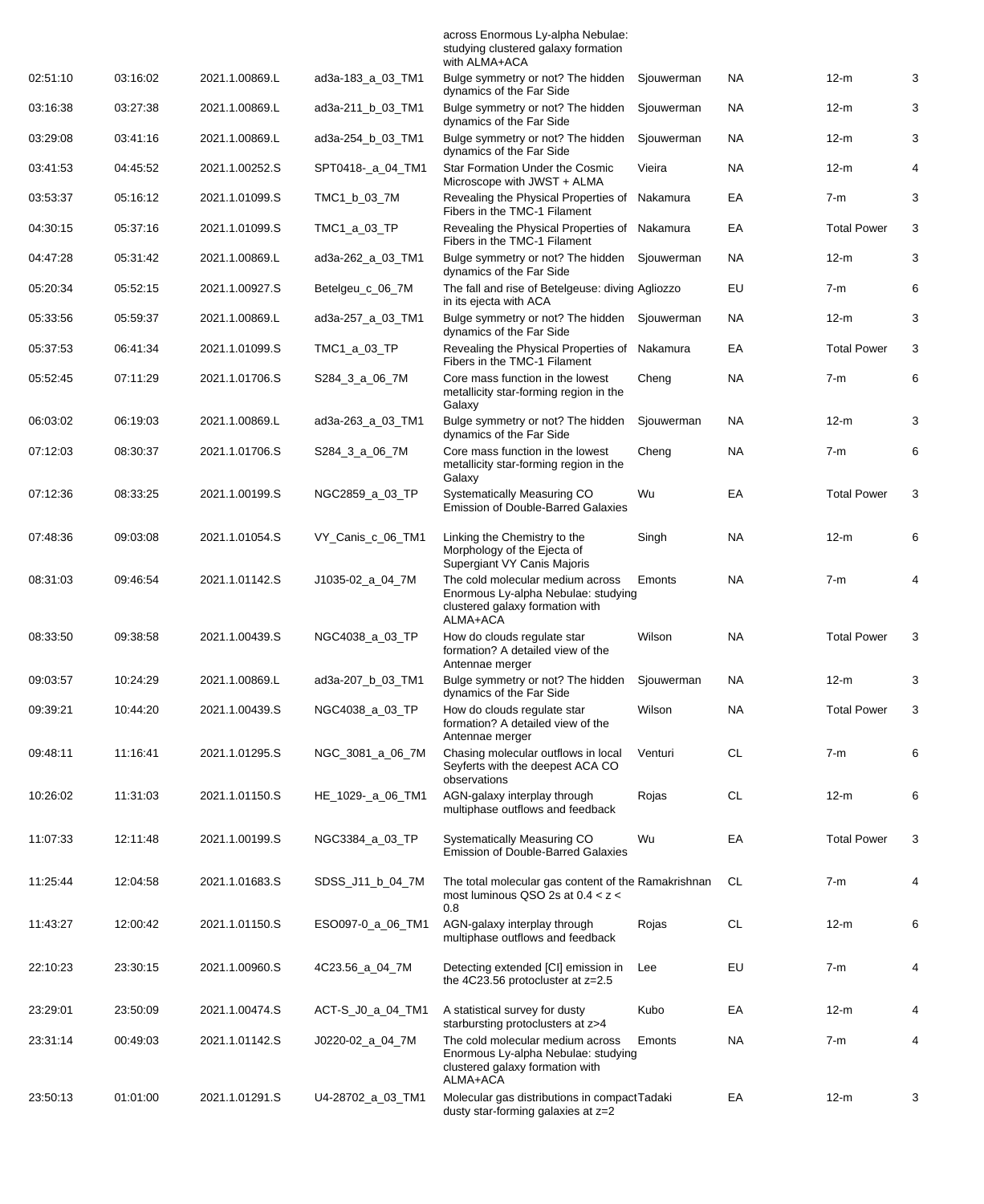| 2021-12-10 |            |                     |                   |                                                                                                                                    |               |                  |                    |             |
|------------|------------|---------------------|-------------------|------------------------------------------------------------------------------------------------------------------------------------|---------------|------------------|--------------------|-------------|
| Start (UT) | End (UT)   | <b>Project Code</b> | <b>SchedBlock</b> | <b>Project Title</b>                                                                                                               | PI            | <b>Executive</b> | <b>Array</b>       | <b>Band</b> |
| 00:50:51   | 01:31:32   | 2021.1.01683.S      | SDSS_J02_a_04_7M  | The total molecular gas content of the Ramakrishnan<br>most luminous QSO 2s at $0.4 < z <$<br>0.8                                  |               | <b>CL</b>        | $7-m$              | 4           |
| 01:28:03   | 02:06:54   | 2021.1.01150.S      | HE_0224-_a_06_TM1 | AGN-galaxy interplay through<br>multiphase outflows and feedback                                                                   | Rojas         | <b>CL</b>        | $12-m$             | 6           |
| 01:40:37   | 03:02:31   | 2021.1.00199.S      | NGC1291_a_03_TP   | Systematically Measuring CO<br><b>Emission of Double-Barred Galaxies</b>                                                           | Wu            | EA               | <b>Total Power</b> | 3           |
| 01:48:10   | 03:15:05   | 2019.2.00167.S      | L1448-C_a_04_7M   | Grain growth in the youngest<br>protostellar envelopes: the pristine<br>properties of star and planet-forming<br>material          | Galametz      | EU               | $7-m$              | 4           |
| 02:16:23   | 03:20:24   | 2021.1.00252.S      | SPT0418-_a_04_TM1 | Star Formation Under the Cosmic<br>Microscope with JWST + ALMA                                                                     | Vieira        | <b>NA</b>        | $12-m$             | 4           |
| 03:03:16   | 04:10:26   | 2021.1.01099.S      | TMC1_a_03_TP      | Revealing the Physical Properties of Nakamura<br>Fibers in the TMC-1 Filament                                                      |               | EA               | <b>Total Power</b> | 3           |
| 03:20:42   | 03:59:24   | 2021.1.01683.S      | SDSS_J03_a_04_7M  | The total molecular gas content of the Ramakrishnan<br>most luminous QSO 2s at $0.4 < z <$<br>0.8                                  |               | CL               | $7-m$              | 4           |
| 03:21:23   | 04:25:27   | 2021.1.00252.S      | SPT0418-_a_04_TM1 | <b>Star Formation Under the Cosmic</b><br>Microscope with JWST + ALMA                                                              | Vieira        | <b>NA</b>        | $12-m$             | 4           |
| 04:42:38   | 05:21:56   | 2021.1.01683.S      | SDSS_J03_b_04_7M  | The total molecular gas content of the Ramakrishnan<br>most luminous QSO 2s at $0.4 < z <$<br>0.8                                  |               | <b>CL</b>        | $7-m$              | 4           |
| 05:14:44   | 06:06:42   | 2021.1.00869.L      | ad3a-245_d_03_TM1 | Bulge symmetry or not? The hidden<br>dynamics of the Far Side                                                                      | Sjouwerman    | <b>NA</b>        | $12-m$             | 3           |
| 05:53:06   | 06:55:46   | 2021.1.01099.S      | TMC1_a_03_TP      | Revealing the Physical Properties of Nakamura<br>Fibers in the TMC-1 Filament                                                      |               | EA               | <b>Total Power</b> | 3           |
| 06:13:29   | 06:46:50   | 2021.1.00869.L      | ad3a-243_a_03_TM1 | Bulge symmetry or not? The hidden Sjouwerman<br>dynamics of the Far Side                                                           |               | <b>NA</b>        | $12-m$             | 3           |
| 06:37:30   | 07:24:01   | 2021.1.01683.S      | SDSS_J08_a_04_7M  | The total molecular gas content of the Ramakrishnan<br>most luminous QSO 2s at $0.4 < z <$<br>0.8                                  |               | CL               | $7-m$              | 4           |
| 06:49:21   | 07:57:08   | 2021.1.00869.L      | ad3a-216_c_03_TM1 | Bulge symmetry or not? The hidden<br>dynamics of the Far Side                                                                      | Sjouwerman    | <b>NA</b>        | $12-m$             | 3           |
| 06:58:32   | 08:15:53   | 2021.1.00199.S      | NGC2859_a_03_TP   | Systematically Measuring CO<br><b>Emission of Double-Barred Galaxies</b>                                                           | Wu            | EA               | <b>Total Power</b> | 3           |
| 07:24:38   | 08:46:43   | 2021.1.00740.S      | NGC2903_a_03_7M   | <b>Extragalactic Cloud Scale</b><br><b>Observations of High Critical Density</b><br>Tracers - Bridging the Gap to the<br>Milky Way | <b>Barnes</b> | EU               | $7-m$              | 3           |
| 08:16:40   | 09:20:47   | 2021.1.00439.S      | NGC4038_a_03_TP   | How do clouds regulate star<br>formation? A detailed view of the<br>Antennae merger                                                | Wilson        | NA.              | <b>Total Power</b> | 3           |
| 08:35:55   | 09:47:22   | 2021.1.00869.L      | ad3a-213_a_03_TM1 | Bulge symmetry or not? The hidden<br>dynamics of the Far Side                                                                      | Sjouwerman    | NA.              | $12-m$             | 3           |
| 08:48:00   | 10:10:16   | 2021.1.00740.S      | NGC2903_a_03_7M   | <b>Extragalactic Cloud Scale</b><br><b>Observations of High Critical Density</b><br>Tracers - Bridging the Gap to the<br>Milky Way | <b>Barnes</b> | EU               | $7-m$              | 3           |
| 09:21:37   | 10:25:34   | 2021.1.00439.S      | NGC4038_a_03_TP   | How do clouds regulate star<br>formation? A detailed view of the<br>Antennae merger                                                | Wilson        | NA.              | <b>Total Power</b> | 3           |
| 10:13:53   | 11:36:15   | 2021.1.00740.S      | NGC2903_a_03_7M   | <b>Extragalactic Cloud Scale</b><br><b>Observations of High Critical Density</b><br>Tracers - Bridging the Gap to the<br>Milky Way | <b>Barnes</b> | EU               | $7-m$              | 3           |
| 10:26:03   | 11:31:28   | 2021.1.00439.S      | NGC4038_a_03_TP   | How do clouds regulate star<br>formation? A detailed view of the<br>Antennae merger                                                | Wilson        | <b>NA</b>        | <b>Total Power</b> | 3           |
| 11:10:46   | 11:50:10   | 2021.1.01650.S      | COS-3448_b_03_TM1 | Towards a systematic redshift<br>determination of HST-dark galaxies                                                                | Kohno         | EA               | $12-m$             | 3           |
| 23:16:29   | 23:58:10   | 2021.1.01683.S      | SDSS_J02_b_04_7M  | The total molecular gas content of the Ramakrishnan<br>most luminous QSO 2s at $0.4 < z <$<br>0.8                                  |               | CL               | $7-m$              | 4           |
| 23:26:06   | 00:27:13   | 2021.1.00024.S      | cdfs46_s_a_03_TM1 | A Legacy Survey of SMGs in the<br>CDF-S                                                                                            | Bauer         | <b>CL</b>        | $12-m$             | 3           |
| 2021-12-11 |            |                     |                   |                                                                                                                                    |               |                  |                    |             |
| Start (UT) | End $(UT)$ | <b>Project Code</b> | <b>SchedBlock</b> | <b>Project Title</b>                                                                                                               | PI            | <b>Executive</b> | Array              | <b>Band</b> |
| 00:27:12   | 01:46:58   | 2021.1.01626.S      | NGC7377_a_06_7M   | <b>CLoGS ACA</b>                                                                                                                   | O'Sullivan    | <b>NA</b>        | $7-m$              | 6           |
| 00:29:06   | 00:46:28   | 2021.1.01150.S      | NGC_985_a_06_TM1  | AGN-galaxy interplay through                                                                                                       | Rojas         | <b>CL</b>        | $12-m$             | 6           |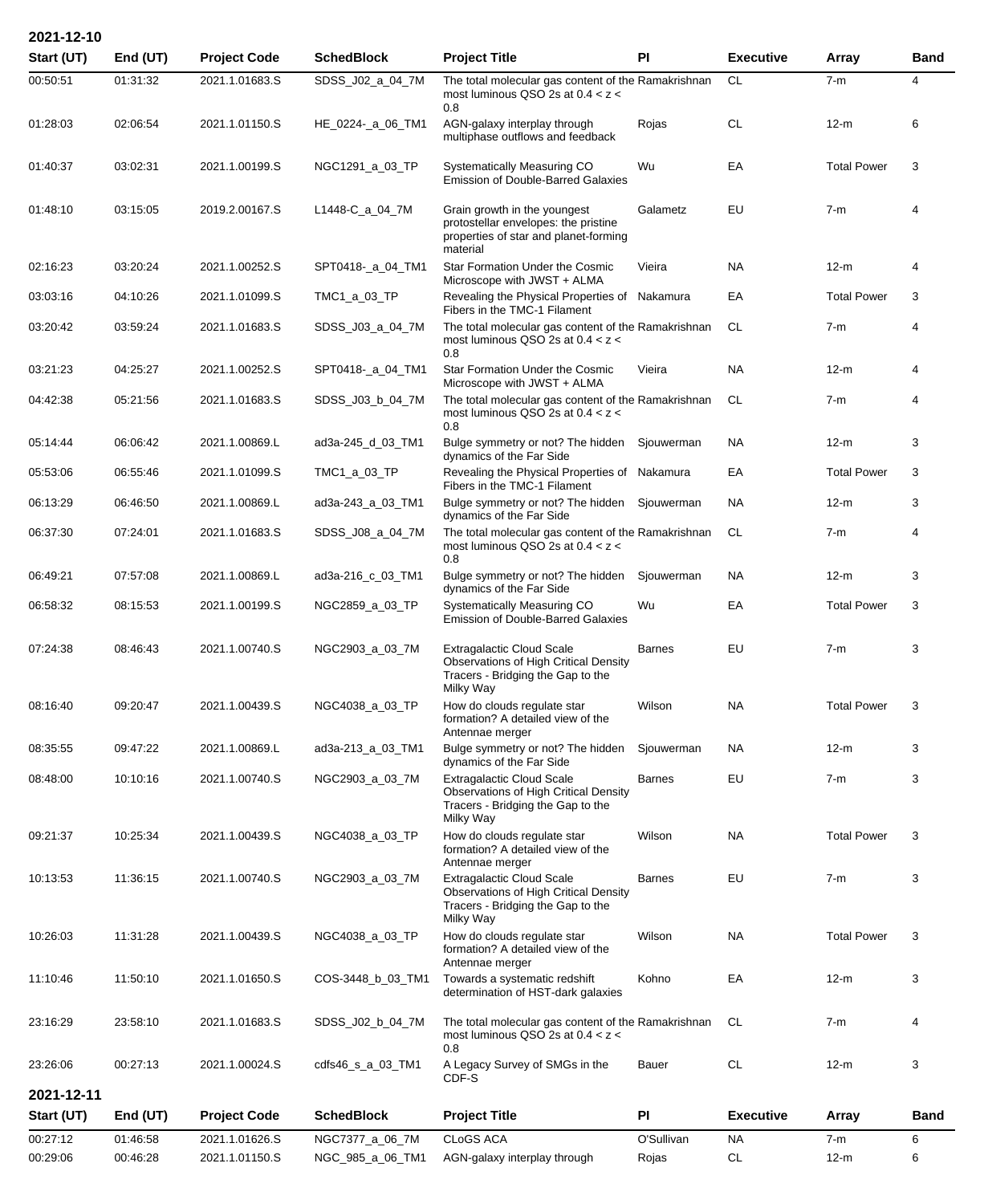## multiphase outflows and feedback

| 00:29:32   | 01:20:02   | 2021.1.01188.S      | GDS-4105_a_03_TM1 | CO Kinematics at Cosmic Noon:<br>Timing the Redistribution of Metals<br><b>Around Galaxies</b>                                  | Simons         | <b>NA</b>        | $12-m$             | 3           |
|------------|------------|---------------------|-------------------|---------------------------------------------------------------------------------------------------------------------------------|----------------|------------------|--------------------|-------------|
| Start (UT) | End $(UT)$ | <b>Project Code</b> | <b>SchedBlock</b> | <b>Project Title</b>                                                                                                            | PI             | <b>Executive</b> | Array              | <b>Band</b> |
| 2021-12-12 |            |                     |                   |                                                                                                                                 |                |                  |                    |             |
| 23:54:21   | 01:27:10   | 2021.1.00999.S      | M33_ck_06_7M      | A Complete Molecular Gas Map of<br>M33 with the ACA                                                                             | Koch           | <b>NA</b>        | $7-m$              | 6           |
| 13:35:39   | 14:56:15   | 2021.1.00869.L      | ad3a-205_b_03_TM1 | Bulge symmetry or not? The hidden<br>dynamics of the Far Side                                                                   | Sjouwerman     | <b>NA</b>        | $12-m$             | 3           |
|            |            |                     |                   | Enormous Ly-alpha Nebulae: studying<br>clustered galaxy formation with<br>ALMA+ACA                                              |                |                  |                    |             |
| 12:47:17   | 14:04:43   | 2021.1.01142.S      | J1347+23_a_04_7M  | The cold molecular medium across                                                                                                | Emonts         | <b>NA</b>        | $7-m$              | 4           |
| 12:20:45   | 13:39:23   | 2021.1.00783.S      | NGC4945_a_06_TP   | <b>Observations of High Critical Density</b><br>Tracers - Bridging the Gap to the<br>Milky Way<br>The Molecular Wind of NGC4945 | <b>Bolatto</b> | <b>NA</b>        | <b>Total Power</b> | 6           |
| 10:40:46   | 12:03:05   | 2021.1.00740.S      | NGC2903_a_03_7M   | dynamics of the Far Side<br><b>Extragalactic Cloud Scale</b>                                                                    | <b>Barnes</b>  | EU               | $7-m$              | 3           |
| 10:07:39   | 11:27:44   | 2021.1.00869.L      | ad3a-206_a_03_TM1 | Bulge symmetry or not? The hidden                                                                                               | Sjouwerman     | <b>NA</b>        | $12-m$             | 3           |
| 10:03:05   | 11:21:11   | 2021.1.00783.S      | NGC4945_a_06_TP   | Galaxy<br>The Molecular Wind of NGC4945                                                                                         | <b>Bolatto</b> | <b>NA</b>        | <b>Total Power</b> | 6           |
| 09:30:31   | 10:06:55   | 2018.1.00370.S      | NGC3191_a_03_TM1  | Physical Properties of the Closest<br>Superluminous Supernova Host                                                              | Hatsukade      | EA               | $12-m$             | 3           |
| 09:02:26   | 10:02:23   | 2021.1.00199.S      | NGC3384_a_03_TP   | Milky Way<br>Systematically Measuring CO<br><b>Emission of Double-Barred Galaxies</b>                                           | Wu             | EA               | <b>Total Power</b> | 3           |
| 09:00:20   | 10:22:38   | 2021.1.00740.S      | NGC2903_a_03_7M   | <b>Extragalactic Cloud Scale</b><br><b>Observations of High Critical Density</b><br>Tracers - Bridging the Gap to the           | <b>Barnes</b>  | EU               | $7-m$              | 3           |
| 08:52:19   | 09:29:13   | 2018.1.00370.S      | NGC3191_a_03_TM1  | Physical Properties of the Closest<br>Superluminous Supernova Host<br>Galaxy                                                    | Hatsukade      | EA               | $12-m$             | 3           |
| 06:24:36   | 07:39:59   | 2021.1.00802.S      | HOPS-153_a_06_TP  | Mapping Flows of Gas Around 0.2 to Federman<br>310 Lsun Protostars: ALMA Imaging<br>of JWST Targeted Protostars                 |                | <b>NA</b>        | <b>Total Power</b> | 6           |
| 06:17:07   | 07:35:40   | 2021.1.01706.S      | S284_2_a_06_7M    | Core mass function in the lowest<br>metallicity star-forming region in the<br>Galaxy                                            | Cheng          | <b>NA</b>        | $7-m$              | 6           |
| 05:31:23   | 06:24:06   | 2021.1.00490.S      | N44_W_S_a_06_TP   | Filament and high-mass star<br>formation triggered by tidally-driven<br>colliding HI flows in the LMC                           | Tsuge          | EA               | <b>Total Power</b> | 6           |
| 05:27:34   | 06:36:17   | 2021.1.00024.S      | cdfs21_b_03_TM1   | A Legacy Survey of SMGs in the<br>CDF-S                                                                                         | Bauer          | <b>CL</b>        | 12-m               | 3           |
| 04:53:56   | 06:16:23   | 2021.1.01099.S      | TMC1_b_03_7M      | Revealing the Physical Properties of Nakamura<br>Fibers in the TMC-1 Filament                                                   |                | EA               | $7-m$              | 3           |
| 04:26:17   | 05:30:36   | 2021.1.01099.S      | TMC1_a_03_TP      | Revealing the Physical Properties of Nakamura<br>Fibers in the TMC-1 Filament                                                   |                | EA               | <b>Total Power</b> | 3           |
| 04:17:23   | 05:26:24   | 2021.1.00024.S      | cdfs21_a_03_TM1   | A Legacy Survey of SMGs in the<br>CDF-S                                                                                         | Bauer          | <b>CL</b>        | 12-m               | 3           |
| 03:30:41   | 04:53:06   | 2021.1.01099.S      | TMC1_b_03_7M      | Fibers in the TMC-1 Filament<br>Revealing the Physical Properties of Nakamura<br>Fibers in the TMC-1 Filament                   |                | EA               | $7-m$              | 3           |
| 03:21:27   | 04:25:55   | 2021.1.01099.S      | TMC1_a_03_TP      | submillimetre galaxies in ECDFS<br>Revealing the Physical Properties of                                                         | Nakamura       | EA               | <b>Total Power</b> | 3           |
| 03:11:59   | 03:37:24   | 2021.1.01676.S      | ALESS079_b_05_TM1 | A CO census of high-redshift                                                                                                    | Thomson        | EU               | $12-m$             | 5           |
| 02:04:10   | 03:21:02   | 2021.1.00199.S      | NGC357_a_03_TP    | material<br>Systematically Measuring CO<br><b>Emission of Double-Barred Galaxies</b>                                            | Wu             | EA               | <b>Total Power</b> | 3           |
| 02:03:11   | 03:30:01   | 2019.2.00167.S      | L1448-C_a_04_7M   | Grain growth in the youngest<br>protostellar envelopes: the pristine<br>properties of star and planet-forming                   | Galametz       | EU               | $7-m$              | 4           |
| 02:00:39   | 03:04:41   | 2021.1.00252.S      | SPT0418-_a_04_TM1 | Star Formation Under the Cosmic<br>Microscope with JWST + ALMA                                                                  | Vieira         | <b>NA</b>        | $12-m$             | 4           |
| 01:34:18   | 01:59:26   | 2021.1.01676.S      | ALESS087_a_05_TM1 | A CO census of high-redshift<br>submillimetre galaxies in ECDFS                                                                 | Thomson        | EU               | $12-m$             | 5           |
| 01:02:36   | 01:25:15   | 2021.1.01676.S      | ALESS112_a_05_TM1 | A CO census of high-redshift<br>submillimetre galaxies in ECDFS                                                                 | Thomson        | EU               | $12-m$             | 5           |
| 00:33:15   | 01:50:30   | 2021.1.00199.S      | NGC357_a_03_TP    | Systematically Measuring CO<br><b>Emission of Double-Barred Galaxies</b>                                                        | Wu             | EA               | <b>Total Power</b> | 3           |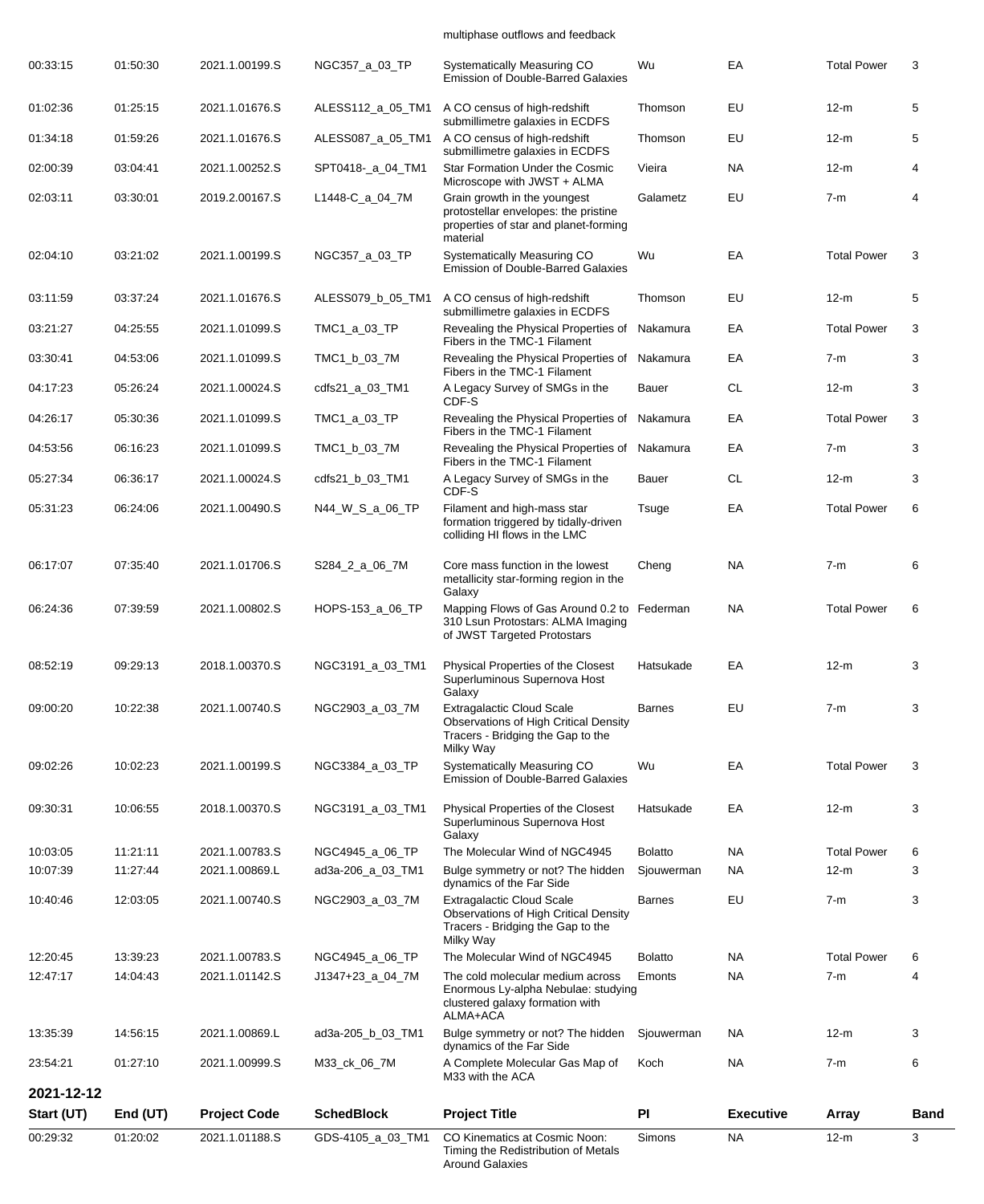| 00:15:59             | 01:37:31             | 2021.1.01644.S                   | NGC1068_a_06_7M                   | Probing the Excitation and the                                                                                                            | García-                   | EU               | $7-m$                       | 6              |
|----------------------|----------------------|----------------------------------|-----------------------------------|-------------------------------------------------------------------------------------------------------------------------------------------|---------------------------|------------------|-----------------------------|----------------|
| Start (UT)           | End $(UT)$           | <b>Project Code</b>              | <b>SchedBlock</b>                 | <b>Project Title</b>                                                                                                                      | PI                        | <b>Executive</b> | Array                       | <b>Band</b>    |
| 2021-12-13           |                      |                                  |                                   |                                                                                                                                           |                           |                  |                             |                |
| 23:51:18             | 01:08:42             | 2021.1.00199.S                   | NGC357_a_03_TP                    | Systematically Measuring CO<br><b>Emission of Double-Barred Galaxies</b>                                                                  | Wu                        | EA               | <b>Total Power</b>          | 3              |
| 23:39:10             | 00:37:16             | 2021.1.01650.S                   | UDS-3107_a_03_TM1                 | Towards a systematic redshift<br>determination of HST-dark galaxies                                                                       | Kohno                     | EA               | $12-m$                      | 3              |
|                      |                      |                                  | RXCJ0032_b_03_TM1                 | candidate overdensity regions of H-<br>dropout ALMA galaxies behind two<br>lensing clusters                                               |                           |                  |                             |                |
| 20:13:12<br>20:53:29 | 20:47:32<br>22:06:13 | 2021.1.00474.S<br>2021.1.01246.S | ACT-S_J2_a_04_TM1                 | A statistical survey for dusty<br>starbursting protoclusters at z>4<br>Spectroscopic identification of                                    | Kubo<br>Kohno             | EA<br>EA         | $12-m$<br>$12-m$            | 4<br>3         |
| 11:36:39             | 11:56:27             | 2021.1.00854.S                   | Sz_50_a_06_TM2                    | Tracing planet-forming pebbles<br>across the water snow line with the<br>synergy of ALMA and JWST                                         | Long                      | <b>NA</b>        | $12-m$                      | 6              |
|                      |                      |                                  |                                   | lensed starbursts at cosmic noon via<br>sub-kpc imaging of [CI] and the CO<br>ladder                                                      |                           |                  |                             |                |
| 11:01:11             | 11:35:19             | 2021.1.00353.S                   | J1428_a_07_TM1                    | barred-spiral galaxy M83<br>Probing gas excitation variations in                                                                          | Harrington                | EU               | $12-m$                      | 7              |
| 10:45:36             | 11:57:12             | 2019.2.00033.S                   | M83_b_08_TP                       | lensed starbursts at cosmic noon via<br>sub-kpc imaging of [CI] and the CO<br>ladder<br>Atomic carbon in a prototypical                   | Harada                    | EA               | <b>Total Power</b>          | 8              |
| 09:44:27<br>10:15:17 | 10:13:42<br>10:35:41 | 2021.1.00854.S<br>2021.1.00353.S | XX_Cha_a_06_TM2<br>J1138_a_06_TM1 | Tracing planet-forming pebbles<br>across the water snow line with the<br>synergy of ALMA and JWST<br>Probing gas excitation variations in | Long<br>Harrington        | <b>NA</b><br>EU  | $12-m$<br>$12-m$            | 6              |
|                      |                      |                                  |                                   | How do clouds regulate star<br>formation? A detailed view of the<br>Antennae merger                                                       | Wilson                    | <b>NA</b>        |                             | 6              |
| 09:28:17             | 10:42:22             | 2021.1.00439.S                   | NGC4038_a_07_TP                   | Jellyfish and Ram Pressure Stripped<br>Galaxies                                                                                           |                           |                  | <b>Total Power</b>          |                |
| 09:01:26             | 10:20:37             | 2021.1.01616.L                   | UGC_0669_a_06_7M                  | stars on kiloparsec scales in star-<br>forming galaxies at z~4-5<br>ALMA JELLY - Survey of Nearby                                         | Jachym                    | EA EU NA         | $7-m$                       | 6              |
| 08:39:44             | 09:43:40             | 2021.1.00280.L                   | DEIMOS_C_b_07_TM1                 | How do clouds regulate star<br>formation? A detailed view of the<br>Antennae merger<br>CRISTAL: a survey of gas, dust and                 | Herrera-Camus CL EA EU NA |                  | $12-m$                      | $\overline{7}$ |
| 07:42:03<br>08:13:30 | 09:00:58<br>09:27:51 | 2021.1.01706.S<br>2021.1.00439.S | S284_2_a_06_7M<br>NGC4038_a_07_TP | Core mass function in the lowest<br>metallicity star-forming region in the<br>Galaxy                                                      | Cheng<br>Wilson           | NA.<br><b>NA</b> | $7-m$<br><b>Total Power</b> | 6<br>7         |
| 07:12:07             | 08:39:40             | 2021.1.00280.L                   | DEIMOS C a 07_TM1                 | CRISTAL: a survey of gas, dust and<br>stars on kiloparsec scales in star-<br>forming galaxies at z~4-5                                    | Herrera-Camus CL EA EU NA |                  | $12-m$                      | 7              |
| 07:02:59             | 08:12:56             | 2021.1.00200.S                   | LHA_120-_a_08_TP                  | [CI] observations of the Magellanic<br>Supernova Remnant N49                                                                              | Sano                      | EA               | <b>Total Power</b>          | 8              |
| 06:35:00             | 06:53:48             | 2021.1.00854.S                   | HD_35929_a_06_TM2                 | Tracing planet-forming pebbles<br>across the water snow line with the<br>synergy of ALMA and JWST                                         | Long                      | <b>NA</b>        | $12-m$                      | 6              |
| 06:25:06             | 07:41:38             | 2021.1.00367.S                   | 30 Dorad   06 7M                  | ACA Mapping of the Largest<br>Supergiant HII Region in the Nearby<br>Universe: 30 Doradus                                                 | <b>Bolatto</b>            | NA.              | $7-m$                       | 6              |
| 05:51:57             | 07:02:24             | 2021.1.00200.S                   | LHA_120-_a_08_TP                  | [CI] observations of the Magellanic<br>Supernova Remnant N49                                                                              | Sano                      | EA               | <b>Total Power</b>          | 8              |
| 05:26:27             | 06:33:26             | 2021.1.01056.S                   | S255IR_N_c_06_TM1                 | The chemical evolution of complex<br>organic molecules from hot core to<br>disk in S255IR NIRS3                                           | Baek                      | EA               | $12-m$                      | 6              |
| 04:24:18             | 05:25:42             | 2021.1.00024.S                   | cdfs33_a_03_TM1                   | A Legacy Survey of SMGs in the<br>CDF-S                                                                                                   | Bauer                     | <b>CL</b>        | $12-m$                      | 3              |
| 04:07:20             | 05:23:59             | 2021.1.00367.S                   | 30_Dorad_I_06_7M                  | ACA Mapping of the Largest<br>Supergiant HII Region in the Nearby<br>Universe: 30 Doradus                                                 | <b>Bolatto</b>            | <b>NA</b>        | $7-m$                       | 6              |
| 03:42:55             | 04:06:12             | 2021.1.00927.S                   | Betelgeu_c_07_7M                  | The fall and rise of Betelgeuse: diving Agliozzo<br>in its ejecta with ACA                                                                |                           | EU               | $7-m$                       | 7              |
| 03:30:45             | 04:24:11             | 2021.1.00490.S                   | N44 W S a 06 TP                   | Filament and high-mass star<br>formation triggered by tidally-driven<br>colliding HI flows in the LMC                                     | Tsuge                     | EA               | <b>Total Power</b>          | 6              |
| 00:42:43             | 01:47:06             | 2021.1.00199.S                   | NGC357_a_03_TP                    | Systematically Measuring CO<br><b>Emission of Double-Barred Galaxies</b>                                                                  | Wu                        | EA               | <b>Total Power</b>          | 3              |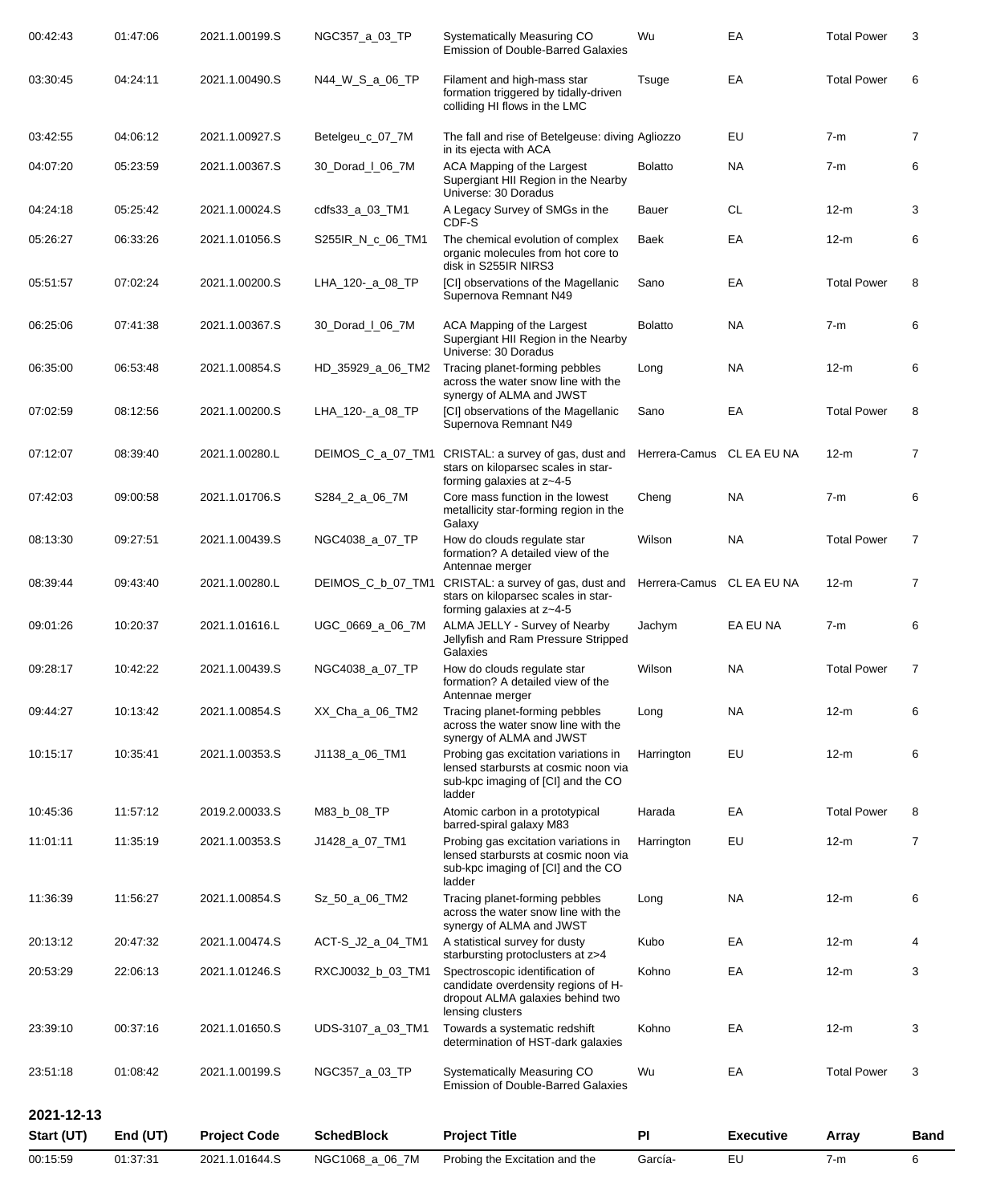|          |          |                |                     | Mass-Luminosity Conversion Factor<br>of the Dense, Star Forming Gas<br><b>Across Galaxy Disks</b>                                  | Rodríguez                 |           |                    |                |
|----------|----------|----------------|---------------------|------------------------------------------------------------------------------------------------------------------------------------|---------------------------|-----------|--------------------|----------------|
| 00:37:21 | 01:44:01 | 2021.1.00024.S | $cdfs50+3$ a 03 TM1 | A Legacy Survey of SMGs in the<br>CDF-S                                                                                            | Bauer                     | CL        | $12-m$             | 3              |
| 01:08:46 | 02:25:35 | 2021.1.00199.S | NGC357_a_03_TP      | Systematically Measuring CO<br><b>Emission of Double-Barred Galaxies</b>                                                           | Wu                        | EA        | <b>Total Power</b> | 3              |
| 02:09:19 | 03:16:08 | 2019.1.01718.S | NGC1512_a_07_TM1    | PHANGS-CMZs: Uncovering the<br>Lifecycle of Galactic Nuclei by<br>Mapping Extragalactic 'Central<br>Molecular Zones'               | Chevance                  | EU        | $12-m$             | 7              |
| 02:14:04 | 03:35:50 | 2021.1.00536.S | L1527_a_06_7M       | Role of ambipolar diffusion in disk<br>formation around protostars                                                                 | Yen                       | EA        | $7-m$              | 6              |
| 02:39:13 | 03:31:59 | 2021.1.00490.S | N11_N_4_a_06_TP     | Filament and high-mass star<br>formation triggered by tidally-driven<br>colliding HI flows in the LMC                              | Tsuge                     | EA        | <b>Total Power</b> | 6              |
| 03:16:54 | 04:29:29 | 2018.1.00625.S | IRAS0416_a_07_TM1   | Unveiling Counter Rotation between<br>the Disk and Envelope around the<br>Class I Protostar IRAS 04169+2702                        | Takakuwa                  | EA        | $12-m$             | $\overline{7}$ |
| 03:38:07 | 04:48:32 | 2021.1.00200.S | LHA_120-_a_08_TP    | [CI] observations of the Magellanic<br>Supernova Remnant N49                                                                       | Sano                      | EA        | <b>Total Power</b> | 8              |
| 03:48:13 | 05:10:42 | 2021.1.00536.S | L1527_a_06_7M       | Role of ambipolar diffusion in disk<br>formation around protostars                                                                 | Yen                       | EA        | $7-m$              | 6              |
| 04:31:39 | 05:49:53 | 2021.1.00473.S | MHO1_a_06_TM1       | A Chemistry Survey of Protoplanetary Long<br>Disks in Binary Systems                                                               |                           | NA.       | $12-m$             | 6              |
| 04:49:04 | 05:59:13 | 2021.1.00200.S | LHA_120-_a_08_TP    | [CI] observations of the Magellanic<br>Supernova Remnant N49                                                                       | Sano                      | EA        | <b>Total Power</b> | 8              |
| 05:11:51 | 06:30:07 | 2021.1.00536.S | L1527_a_06_7M       | Role of ambipolar diffusion in disk<br>formation around protostars                                                                 | Yen                       | EA        | $7-m$              | 6              |
| 05:50:46 | 06:42:42 | 2021.1.01661.S | GW_Ori_a_06_TM2     | Disk misalignments in the GW Orionis Kraus<br>triple system: Disk tearing or planets?                                              |                           | EU        | $12-m$             | 6              |
| 05:59:49 | 07:10:03 | 2021.1.00200.S | LHA_120-_a_08_TP    | [CI] observations of the Magellanic<br>Supernova Remnant N49                                                                       | Sano                      | EA        | <b>Total Power</b> | 8              |
| 06:30:11 | 07:48:54 | 2021.1.01706.S | S284_2_a_06_7M      | Core mass function in the lowest<br>metallicity star-forming region in the<br>Galaxy                                               | Cheng                     | NA        | $7-m$              | 6              |
| 06:43:29 | 08:11:07 | 2021.1.00280.L | DEIMOS_C_a_07_TM1   | CRISTAL: a survey of gas, dust and Herrera-Camus CL EA EU NA<br>stars on kiloparsec scales in star-<br>forming galaxies at z~4-5   |                           |           | $12-m$             |                |
| 07:10:42 | 08:20:32 | 2021.1.00200.S | LHA_120-_a_08_TP    | [CI] observations of the Magellanic<br>Supernova Remnant N49                                                                       | Sano                      | EA        | <b>Total Power</b> | 8              |
| 07:49:25 | 09:07:54 | 2021.1.01706.S | S284_2_a_06_7M      | Core mass function in the lowest<br>metallicity star-forming region in the<br>Galaxy                                               | Cheng                     | <b>NA</b> | $7-m$              | 6              |
| 08:12:09 | 09:39:50 | 2021.1.00280.L | DEIMOS_C_a_07_TM1   | CRISTAL: a survey of gas, dust and<br>stars on kiloparsec scales in star-<br>forming galaxies at z~4-5                             | Herrera-Camus CL EA EU NA |           | $12-m$             | $\overline{7}$ |
| 08:22:35 | 09:36:54 | 2021.1.00439.S | NGC4038_a_07_TP     | How do clouds regulate star<br>formation? A detailed view of the<br>Antennae merger                                                | Wilson                    | NA.       | <b>Total Power</b> | 7              |
| 09:37:39 | 10:45:20 | 2021.1.00439.S | NGC4038_a_07_TP     | How do clouds regulate star<br>formation? A detailed view of the<br>Antennae merger                                                | Wilson                    | <b>NA</b> | <b>Total Power</b> | 7              |
| 09:53:37 | 11:21:03 | 2021.1.00280.L | DEIMOS_C_a_07_TM1   | CRISTAL: a survey of gas, dust and<br>stars on kiloparsec scales in star-<br>forming galaxies at z~4-5                             | Herrera-Camus CL EA EU NA |           | $12-m$             | 7              |
| 10:00:31 | 11:23:24 | 2021.1.01616.L | UGC_0669_a_06_7M    | ALMA JELLY - Survey of Nearby<br>Jellyfish and Ram Pressure Stripped<br>Galaxies                                                   | Jachym                    | EA EU NA  | $7-m$              | 6              |
| 11:23:27 | 11:47:30 | 2021.1.00353.S | J1322_a_06_TM1      | Probing gas excitation variations in<br>lensed starbursts at cosmic noon via<br>sub-kpc imaging of [CI] and the CO<br>ladder       | Harrington                | EU        | $12-m$             | 6              |
| 11:26:13 | 12:02:01 | 2021.1.00966.S | ngc4889_a_06_7M     | Towards a sample of SMBH shadows, Nagar<br>rings, accretion flows and jet bases:<br>ACA fluxes of SMBHs with large<br>photon rings |                           | СL        | $7-m$              | 6              |
| 11:28:33 | 12:00:37 | 2021.1.01150.S | ESO097-0_a_06_TP    | AGN-galaxy interplay through<br>multiphase outflows and feedback                                                                   | Rojas                     | <b>CL</b> | <b>Total Power</b> | 6              |